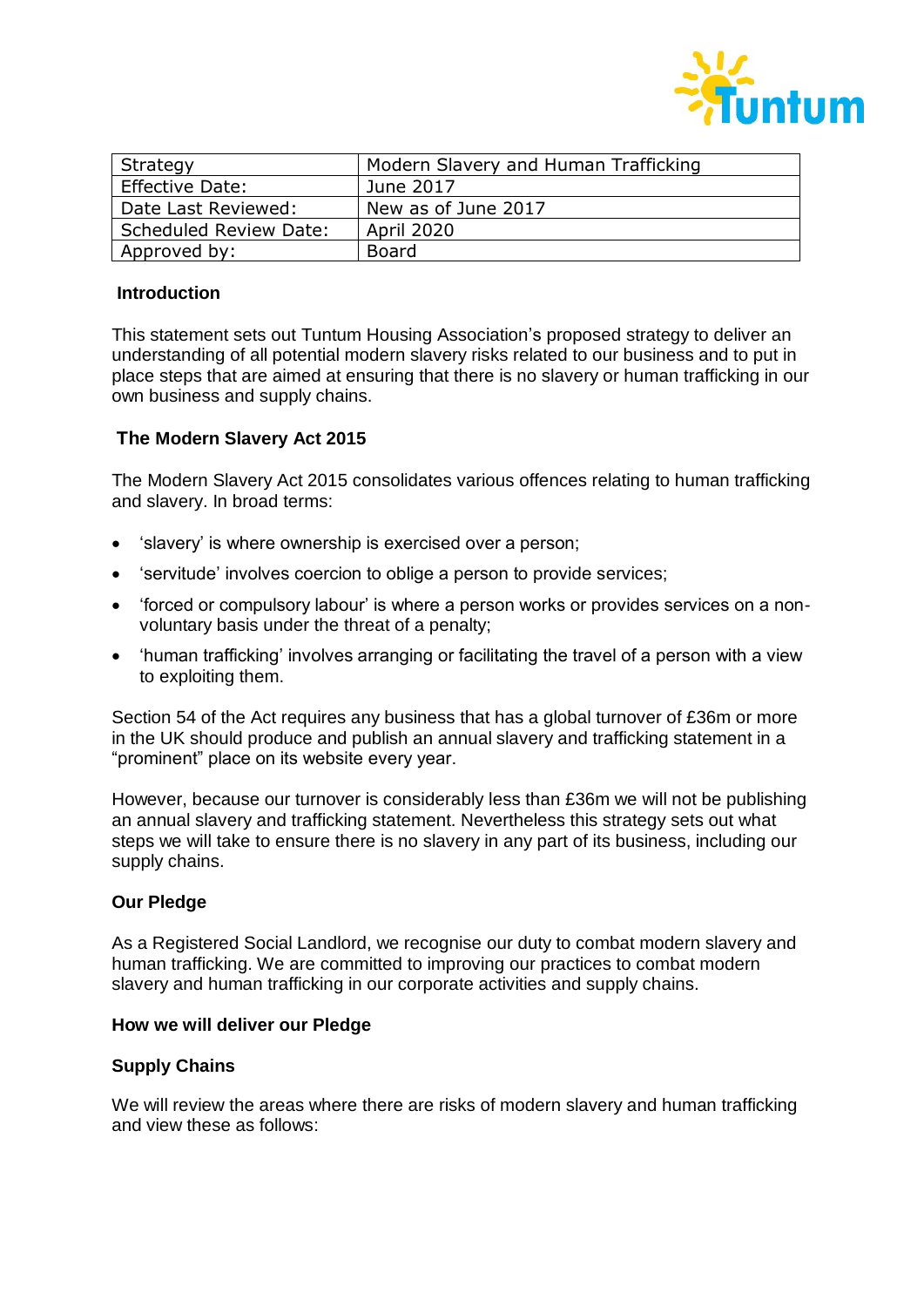

- Supply chains linked to the house building and property maintenance as a the organisations' reliance upon external contractors to undertake a high percentage of the organisations building and maintenance work.
- Supply chains in the provision of occasional agency staff predominantly in adult social care.

# **Inclusion in policies where appropriate:**

Following training of staff and where appropriate, all relevant policies will be reviewed to include reference to this pledge. Identified relevant properties include the following:

- Whistle Blowing
- Staff Recruitment with reference to Agency Staff
- Employee Code of Conduct
- Procurement
- Safeguarding
- Maintenance with reference to procurement
- Financial Regulations
- Operational Risk Registers
- Allocations Policy

## **Investigations**

In the interim and up to when all policies are reviewed, individual Senior Managers with assistance from the Human Resources consultant will be responsible for investigating any suspected instances of modern slavery.

Any suspected incidence of modern slavery would be immediately reported to the Director of Business Development in the first instance who would consult with our HR Advisers and following this it would then be dealt with appropriately.

## .**Training and Awareness**

We will arrange for awareness training to be delivered to appropriate employees which will cover the following:

- The basic principles of the Modern Slavery Act 2015;
- How employers can identify and prevent slavery and human trafficking;
- What employees can do to flag up potential slavery or human trafficking issues;
- What external help is available, for example through the Modern Slavery Helpline;
- What messages, business incentives or guidance can be given to suppliers and other business partners and contractors to implement anti-slavery policies;
- What steps should be taken if suppliers or contractors do not implement anti slavery policies in high-risk scenarios, including their removal from the organisation's supply chains.